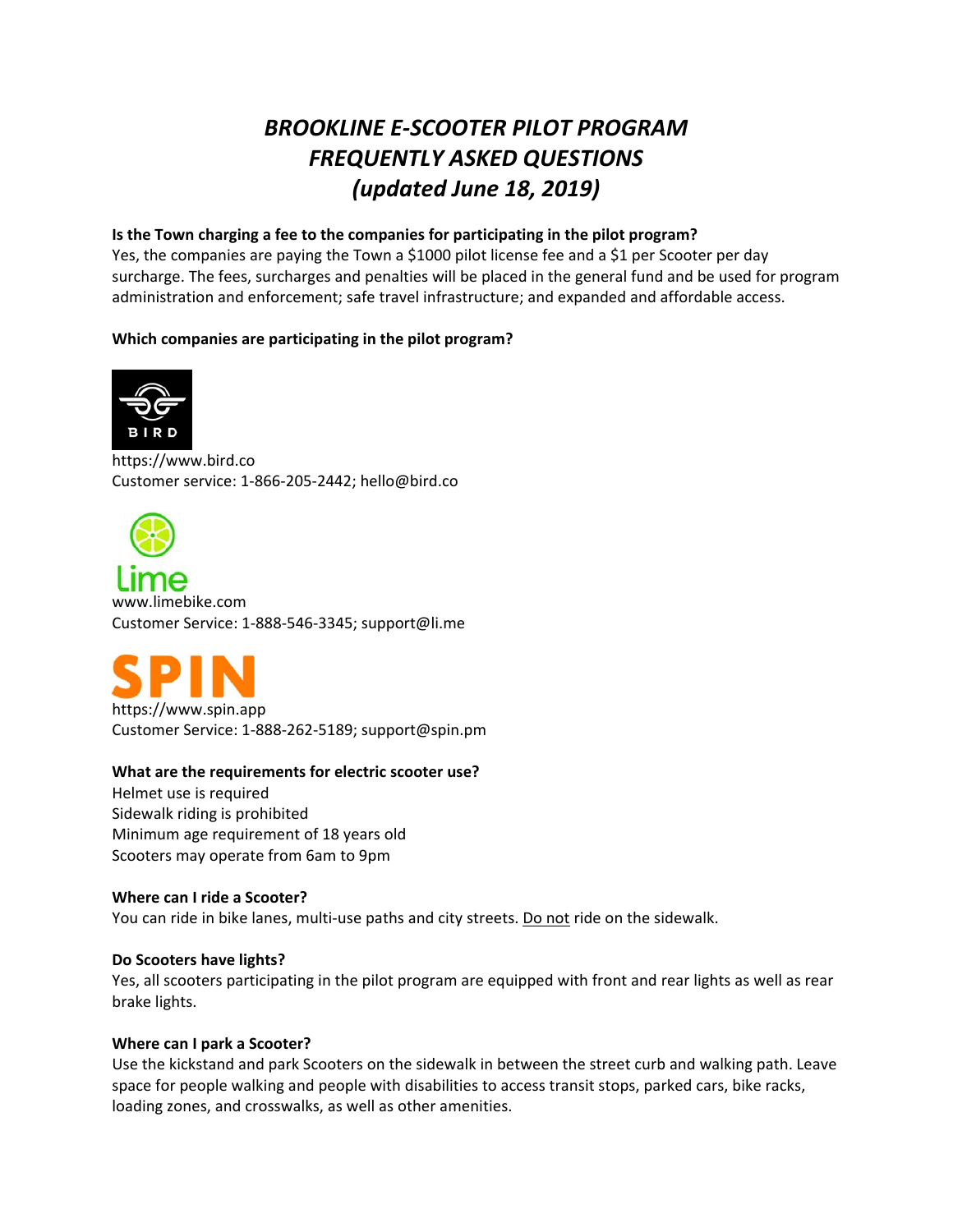# *Don't park and block access to:*

- ADA Curb ramps & Disabled parking spaces;
- Transit zones including bus stops, shelters, passenger waiting areas and bus layover and staging zones, except at existing bicycle racks;
- Loading zones;
- Street furniture that requires pedestrian access (for example ‐ benches, parking pay stations, bus shelters, transit information signs, etc.);
- Building Entryways and Driveways.

# **How many scooters are there in Brookline?**

Each company starts with 100 scooters and can request an increase based the agreed upon metric of an average of 3 rides per scooter per day. As of June 18, 2019 Lime is authorized to deploy up to 150 scooters daily and Bird is authorized to deploy up to 125 scooters daily.

# **Do Scooters have to follow the rules of the road?**

Yes, all scooter riders are expected to follow the same rules of the road as bicyclists including stopping at traffic signals and STOP signs, yielding to pedestrians, obeying the directions of a police officer, etc.

#### **How much does it cost to rent a scooter?**

Companies can set their own rates, which are generally communicated in their App. As of June 18, 2019 Bird is \$1.00 initial charge and .29 cents per minute. Lime is \$1.00 initial charge and .25 cents per minute.

# **Are low‐income discount pricing options available?**

Yes! The Town has required the scooter companies to provide a discounted low‐income fare option. You can inquire about details with the permitted companies.

# **Are veteran discount pricing options available?**

Yes! The Town has required the scooter companies to provide a discounted veteran fare option. You can inquire about details with the permitted companies.

#### **What cash payment options are available?**

The Town has encouraged scooter companies to provide a cash fare option. Inquire about details with the permitted companies.

#### **What are we doing to educate the public on the rules?**

Efforts will include:

- Community Engagement provide community education at special events
- Ambassadors remind users on-the-ground, pass out helmets
- In-app training users agree at time of registration and periodic, randomized reminders
- Variable Message Boards in high traffic areas

#### **Who is enforcing Town rules?**

Police and staff from the Transportation Division of the DPW.